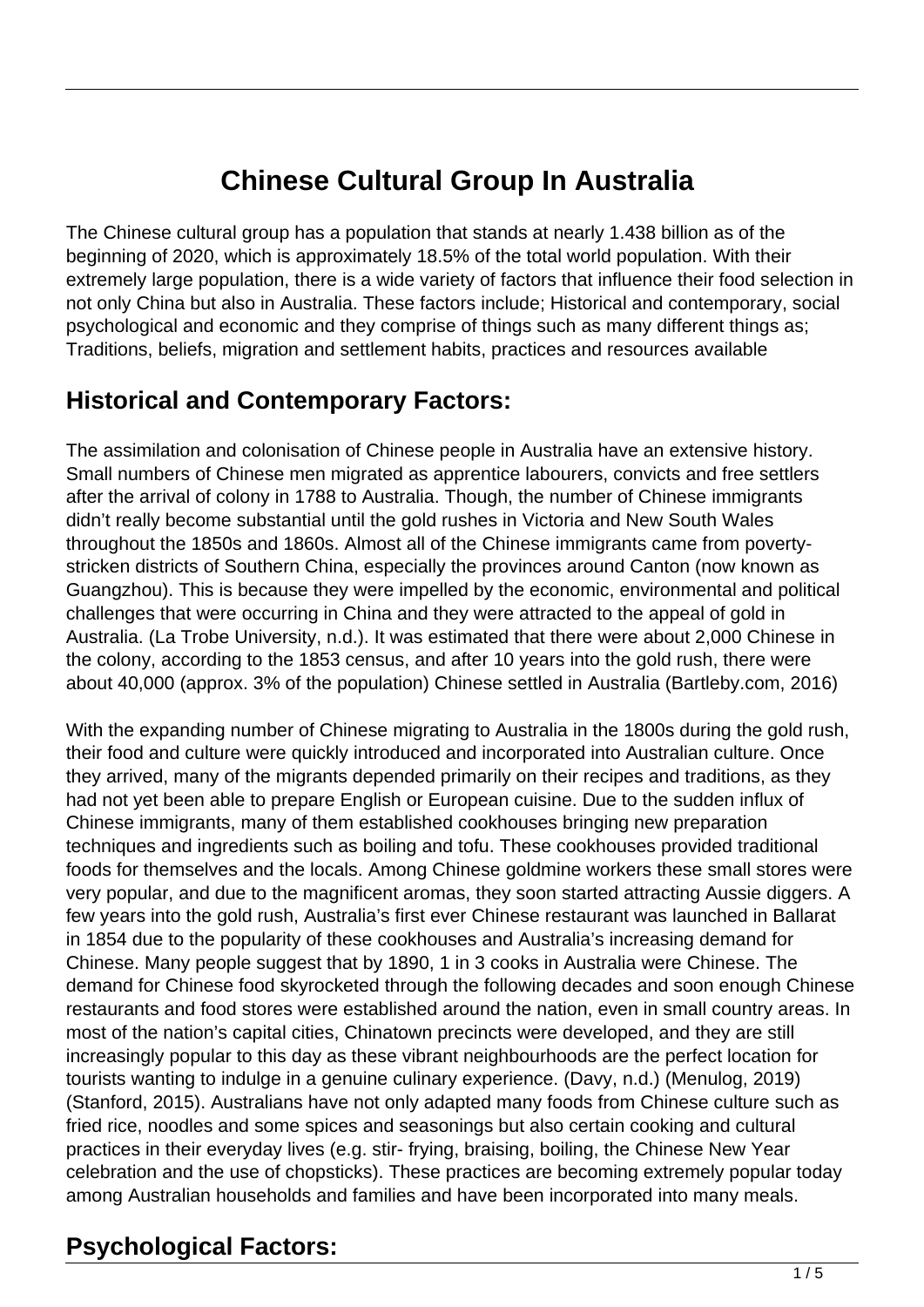Beliefs are associated with culture and religion, values are guiding principles that motivate us and guide our decisions, habits are regular tendency's or practices and attitudes are a settled way of thinking or feeling something. These four aspects are all examples of psychological factors that affect our foo selection in a variety of ways.

There are many different cuisines in China and throughout the country the eating habits differ depending on the region. A commonly recognised phrase in China is 'South Rice and North Noodle', meaning people in southern China generally tend to consume more rice whereas people living in Northern China enjoy eating noodles. Within Chinese culture, an individual's taste preferences also differ between different regions of China. Individuals in Southern China love sweeter foods, salty foods are favoured by people in the Northern areas, individuals in Eastern regions tend to like the acidity of vinegar and in Western districts spicy food is very popular. Because of geological and climatic variations within the country, the products of the various regions are different from those of other regions, and the cuisine prepared is generally produced from local produce/products. (ChinaTour360, 2020). With Chinese individuals migrating and settling in Australia many of them tend to stick to their eating habits of their region that they previously lived with slight variation due to the certain foods available. Whereas, some others choose to adapt to the eating habits of Australian individuals such as eating out once a week.

Religion in China also impacts the food selection made by individuals around the nation. Buddhism is very popular in China with around half of the Buddhist population situated in China. Estimates made by the Pew research centre, who study religious beliefs around the world claim that there are an estimated 245 million Buddhists in China, which is approximately 18 per cent of the national population. There is also a growing number of Buddhists within Australia, with a population of over half a million people and this number is continually increasing. (Siqi, 2016). Most Buddhists follow vegetarian diets as the religion of Buddhism prohibits the taking of life as they believe this will allow them to be a human being in their future life. (Weng, 1998). Therefore, a strict vegetarian/vegan diet in China and Australia isn't uncommon, abstaining from animal products such as meat, fish and eggs is what most Buddhist monks and nuns have adopted. The demands of a vegetarian Buddhist culture have sparked vegetarian restaurants in Chinese and Australian communities from the 13th century and prompted the development of signature vegetarian cuisine, along with different kinds of imitation meats. In modern day vegetarianism has become a subject of interest among Chinese Buddhists, and there has been a steady rise in the number of Buddhist vegetarian restaurants both in China and in Australia, backed by a large industry producing vegetarian produce. (Kieschinick, 2005)

In the traditional Chinese society, attitudes /values heavily influence food purchasing and preparation. In Chinese culture within not only China but also in Australia men and women have different social obligations/ roles in the household. In many Chinese households within both countries the men are accountable for outside affairs such as farming and harvesting the produce whereas the women are usually responsible for internal jobs such as food production, collection, procurement and preparation of food as this is the traditional duty of women. Women are responsible for approximately 69.8% of food purchase in China whereas for men it is only 26.3% according to a recent survey carried out throughout multiple regions across the nation. With still a small number of men getting involved in the internal affairs, the belief that women are responsible for the food purchase and prep is still help by many Chinese families living in Australia and China as it is a solid tradition which is passed through many generations. There's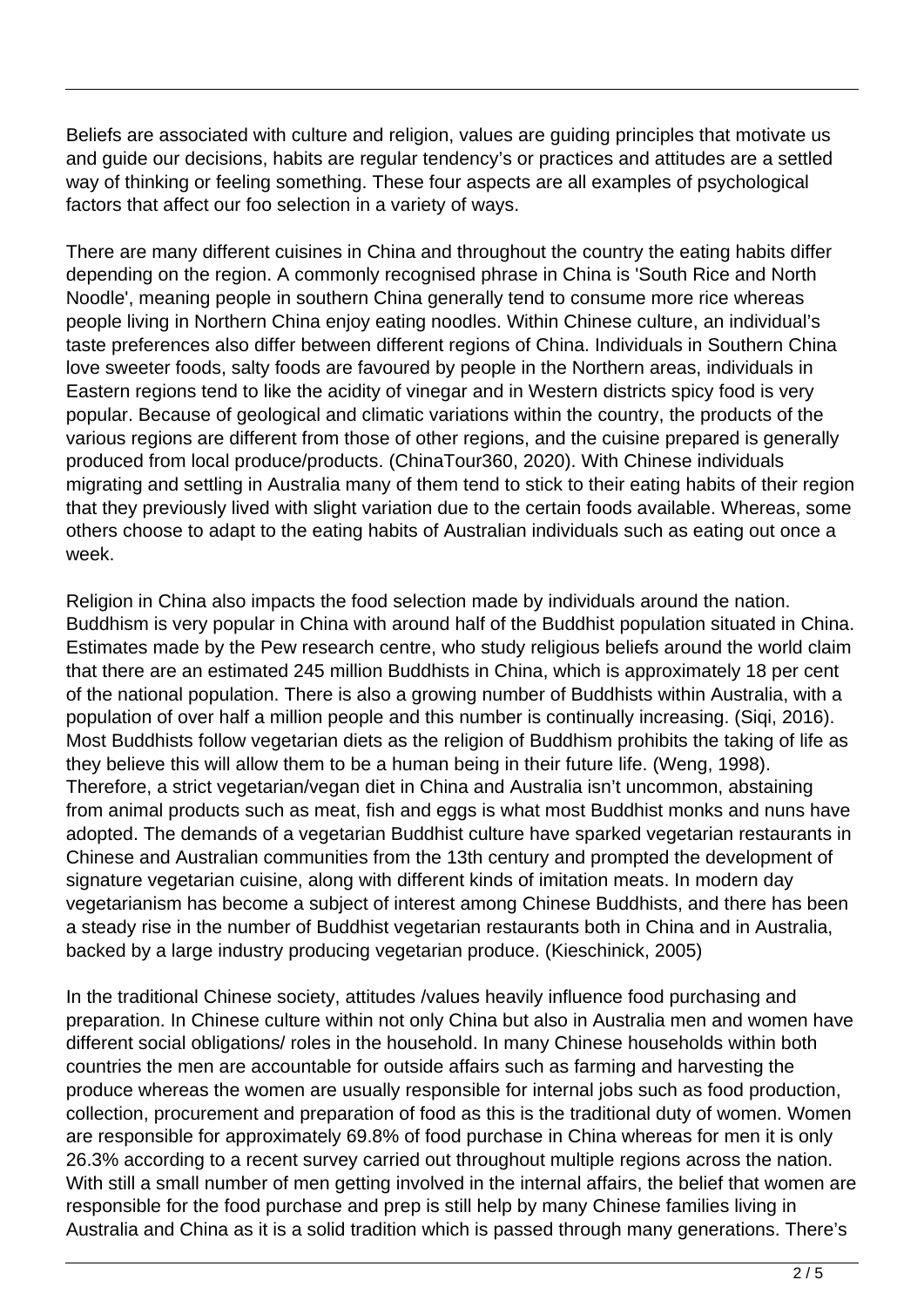also a difference between the sexes when it comes to food distribution within the household as typically less food is given to female members of the family whereas male and older members of the family are generally provided with more food and are given first choice. Such variations in the distribution of food makes the women in the family more vulnerable to dietary complications. (GuanshengMa, 2015)

### **Social Factors:**

In Chinese culture there are a variety of traditions and cultural practices that heavily influence the food that is consumed within China and Australia.

The Chinese culture is heavily reflected in some of the special dishes that are served only on special occasions or on specific traditional/ cultural events. Weddings, festivals or any other kind of special occasion that involves the whole family, will include many different conventional foods that are consumed. Different information is symbolised through many of these foods that eaten during these events. Seeds and dates are eaten at weddings in the expectation that the newly married pair will have children early, noodles and peaches at birthdays are eaten to symbolise prosperity. Many foods are also discouraged because individuals believe they bring bad luck e.g. pears are suspected to bring separation. Many often consume special foods to mark significant events or holidays such as Australians enjoying pavlova on Australia Day. For example, during the Chinese New Year, which is China's most popular traditional holiday that is also celebrated in Australia, foods consumed are used to show hopes for happiness and good luck. Sweet round sticky rice balls symbolise harmony and reconciliation and they are commonly eaten during the Lantern festival. Different societies and cultures greatly affect the food customs in a country. In Chinese communities' noodles and peaches are eaten to mark one's birthday whereas in Western culture during a person's birthday many people eat cake, light candles and sing birthday songs. However, many Chinese families living within Australia have adopted to Australia's food habits during celebrations and many of them choose to combine food from their culture along with food from westernised cultures. people within also combine food from different cultures during special events. (GuanshengMa, 2015), (Wu, 2018)

Food is important component in Chinese society in Australia and their own nation as it can be used to express and establish relationships not only between one another but also between individuals and their traditions/ cultural beliefs. between family members. This bond can exist between people, individuals within the community, religious groups and ethnic groups. For starters, at the Spring festival also known as the Chinese New Year, which is also celebrated with an annual festival in Sydney, people consume dumplings to demonstrate their relationship with God. People in Chinese society typically provide others with meals to meet new people or to strengthen existing relationships. For example, Cantonese breakfasts are regarded as morning tea and often people chat about business and share knowledge when getting together for morning tea. Among eaters, specific foods are served to express closeness of a relationship between groups. In Chinese society, serving pricey and uncommon foods usually shows appreciation for the guests. Just like people who aren't part of the Chinese culture within Australia, co-workers from the Chinese culture will go to local food stands to eat and people in a relationship might have a candlelit dinner.

During mealtimes in China, there are a variety of dining traditions/ cultures that are undertaken when eating with family or with guests. Toasting to each other, the use of chopsticks, seating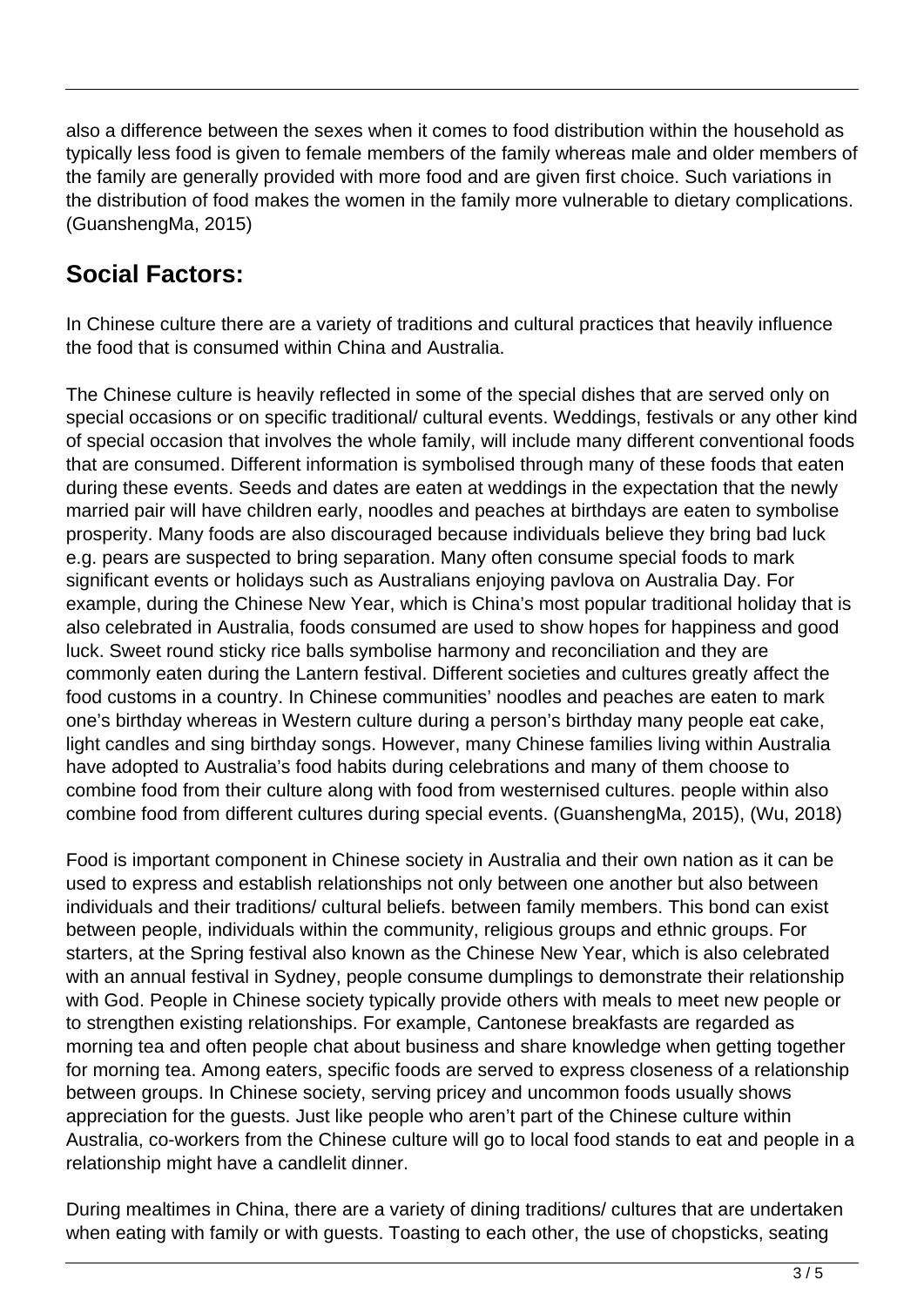arrangements and eating order based on seniority, dressing well and arriving on time are all dining etiquette traditions undertaken in Chinese culture. (Naidoo, 2009-2020). These dining traditions are not only abided by within China but also within Australia due to the migration of Chinese and the influence of their culture on Australian society. Many Chinese people living in Australia today still abide by their traditional beliefs regarding table etiquette and many Australians have adapted these traditions in many different ways throughout different meals of the day. Australians tend to eat their everyday meals with a either a spoon, knife for a fork whereas for many Chinese households' chopsticks are widely used and in Chinese restaurants, people are encouraged to try using chopsticks to eat their meal. Toasting to each other is a popular tradition that is undertaken during family dinners.

### **Economic Influences:**

The vast majority of the food consumed by the Chinese are produced domestically as they are historically striven for domestic food production self – sufficiency. So far China maintains a 95% self-sufficiency rate on their staple foods (wheat, rice, corn and potatoes will hopefully be added to the main food group in the near future). (Chen, 2019). In China corn is the main food product produced within the country trailed by rice and fresh produce whereas pork is the most produced animal product closely followed by chicken and beef. (Cook, 2020). This why popular meals in China mostly consist of a serving of rice accompanied by a meat product and vegetables. Due to Chinas massive population they are only able to feed its people only through massive state oversight, investment, and regulation in agriculture. Even then China imports many foods and they are considered not only to be the biggest importers of food in the world, but they are also topping internationally in being the biggest consumers of food worldwide. Only by significant state supervision, innovation and control in agriculture will China be able to feed their huge population. China imports food even then to supply for growing demands which means they are not only recognised as being the world's largest importers of food, but also as the world largest producer of food. The simple response is that even with regular, diligent and successful control of their food supply, China will eventually not be able to feed its ever-growing population. This is for many reasons such as; China needing to feed 21% of the world population with only 7% of the worlds agricultural property., the total size of Chinese farms is small, the mechanisation is restricted, productivity is decreasing, production per hectare is poor, the ageing agricultural labour force and many more. (Szeftel, 2020).

Australia is widely known for their good reputation for manufacturing natural, highest quality produce by Chinese customers, therefore Australia is one of Chinas main food providers. It is estimated that Australian exports to China reached \$5.3 billion in 2016. Foods such as; cattle, dairy goods, sheep and goat meat, pork, wine and spirits, horticulture, fish processed food and grains such as barley are some of the popular foods that are received in China through imports from Australia. (Aus Trade and Investment Comission, 2020), (DFAT, n.d.)

Farmers, businesses and factories in China have regular markets to sell their fresh foods, poultry, seafood and tofu. Whereas for small-scale producers operating in smaller areas, there are markets for them to sell their products as many of them are unable to fulfil the retail manufacture criteria. However, with this many Chinese shoppers tend to buy the majority of their groceries at their local markets. China sought to substitute markets with supermarkets in the early 2000's, in an attempt to develop cities and modernise urban markets. However, after a few years, shoppers kept to their markets for most fresh food and switched to supermarkets